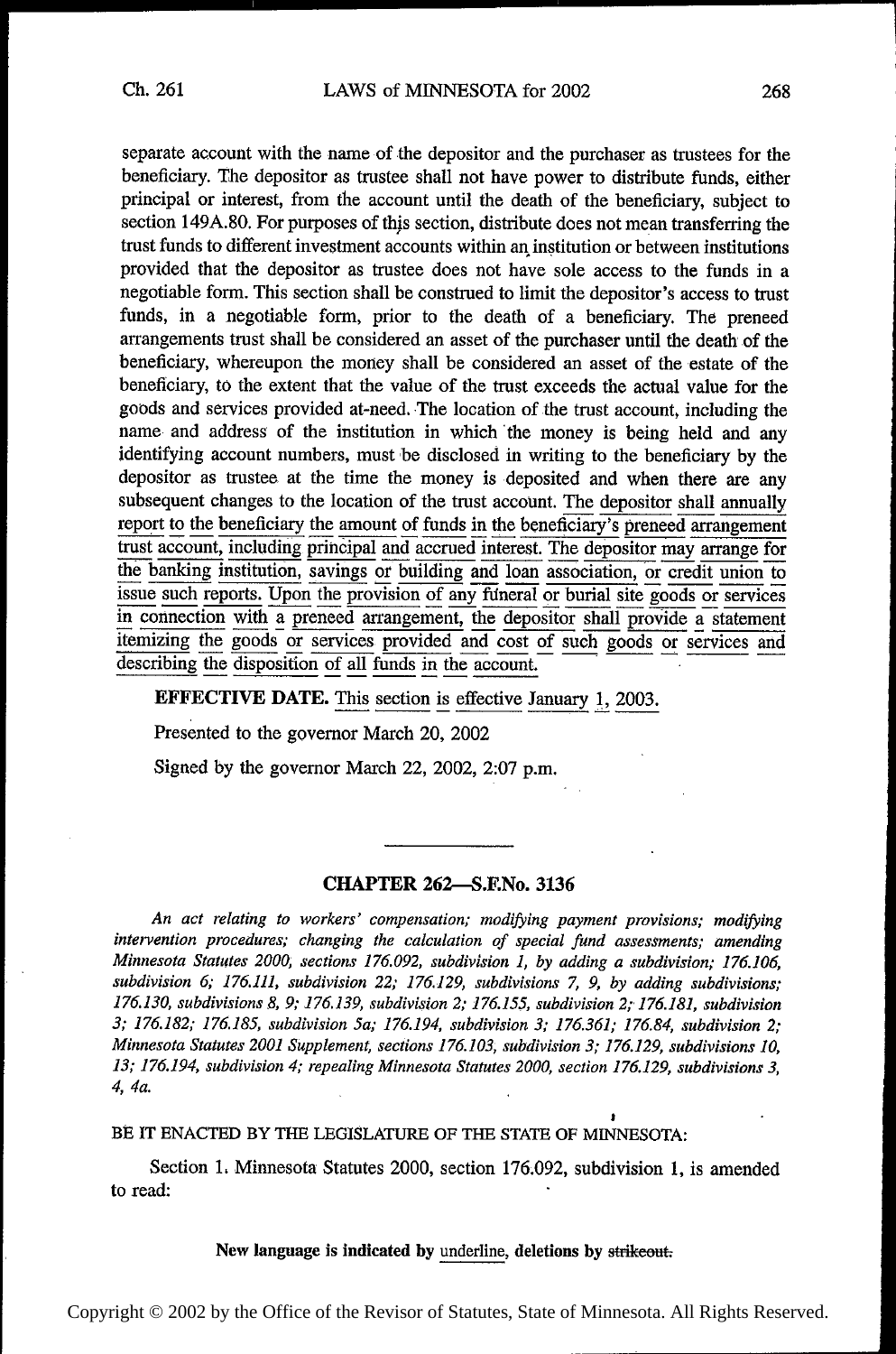Subdivision 1. WHEN REQUIRED. An injured employee or a dependent under section 176.111 who is a minor or an incapacitated person as that term is defined in section 525.54, subdivision 2 or 3, shall have a guardian or conservator to represent the interests of the employee or dependent in obtaining compensation according to the provisions of this chapter. This section applies if the employee receives or is eligible for permanent total disability benefits, supplementary benefits, or permanent partial disability benefits totaling more than \$3,000 or a dependent receives or is eligible for dependency benefits, or if the employee or dependent receives or is offered a lump sum that exceeds five times the statewide average weekly wage.

Sec. 2. Minnesota Statutes 2000, section 176.092, is amended by adding a subdivision to read:

Subd. 1a. PARENT AS GUARDIAN. A parent is presumed to be the guardian for purposes of this section. Where the parents of the employee are divorced, either parent with legal custody may be considered the guardian for purposes of this section. Notwithstanding subdivision 1, where the employee receives or is eligible for a lump sum payment of permanent total disability benefits, supplementary benefits, or permanent partial disability benefits totaling more than \$3,000 or if the employee receives or is offered a settlement that exceeds five times the statewide average weekly wage, the compensation judge shall review such cases to determine whether benefits should be paid in a lump sum or through an annuity.

Sec. 3, Minnesota Statutes 2001 Supplement, section 176.103, subdivision 3, is amended to read:

Subd. 3. MEDICAL SERVICES REVIEW BOARD; SELECTION; POW-ERS. (a) There is created a medical services review board composed of the commissioner or the commissioner's designee as an ex officio member, two persons representing chiropractic, one person representing hospital administrators, one physical therapist, one registered nurse, and six physicians representing different specialties which the commissioner determines are the most frequently utilized by injured employees. The board shall also have one person representing employees, one person representing employers or insurers, and one person representing the general public. The members shall be appointed by the commissioner and shall be governed by section 15.0575. Terms of the board's members may be renewed. The board may appoint from its members whatever subcommittees it deems appropriate. Notwithstanding section 15.059, this board does not expire unless the board no longer fulfills the purpose for which the board was established, the board has not met in the last 18 months, or the board does not comply with the registration requirements of section 15.0599, subdivision 3.

The commissioner may appoint alternates for one-year terms to serve as a member when a member is unavailable. The number of alternates shall not exceed one chiropractor, one physical therapist, one registered nurse, one hospital administrator, three physicians, one employee representative, one employer or insurer representative, and one representative of the general public.

The board shall review clinical results for adequacy and recommend to the commissioner scales for disabilities and apportionment.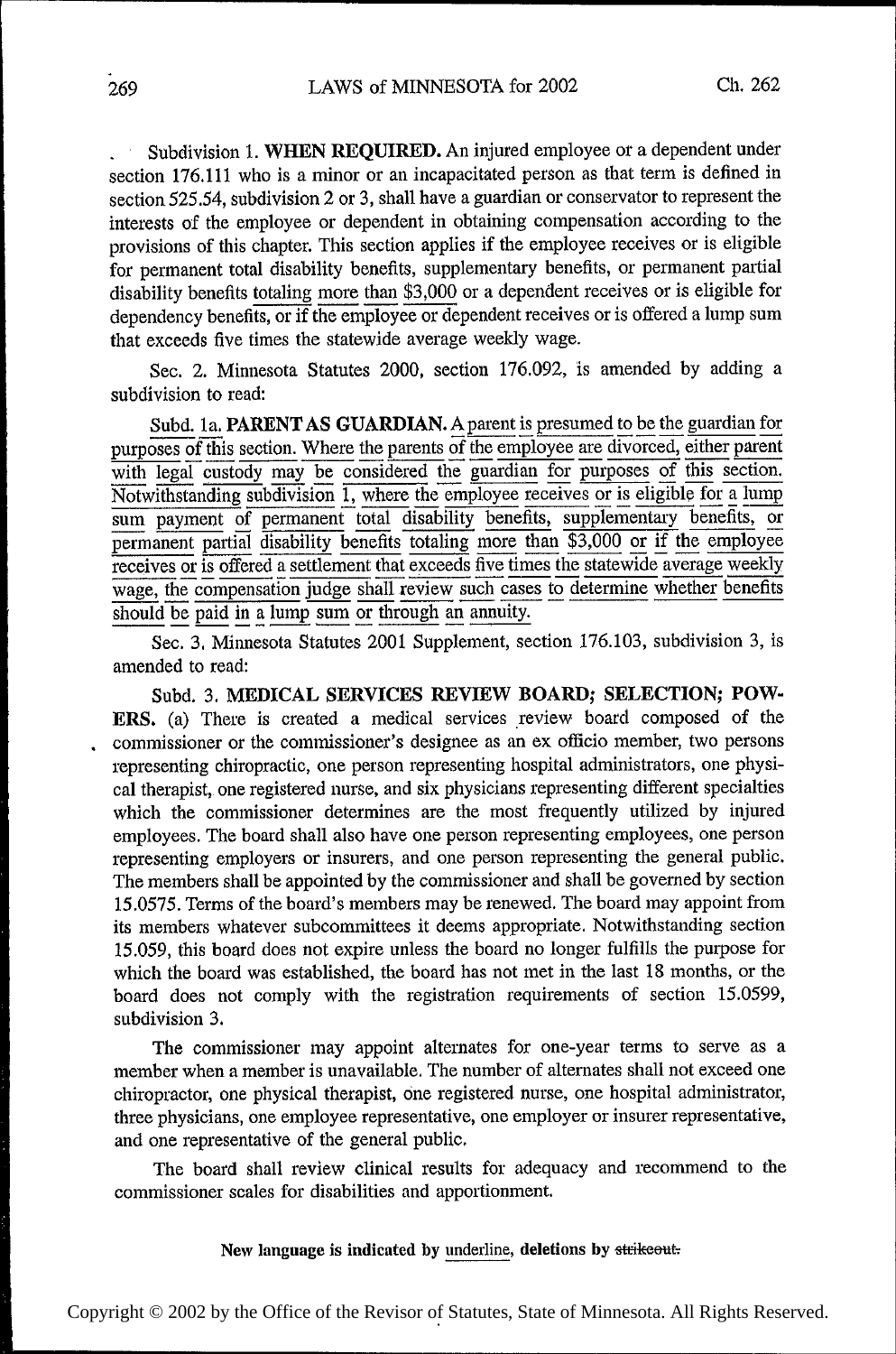The board shall review and recommend to the commissioner rates for individual clinical procedures and aggregate costs. The board shall assist the commissioner in accomplishing public education.

In evaluating the clinical consequences of the services provided to an employee by a clinical health care provider, the board shall consider the following factors in the priority listed:

(1) the clinical effectiveness of the treatment;

(2) the clinical cost of the treatment; and

(3) the length of time of treatment.

The board shall advise the commissioner on the adoption-of rules regarding all aspects of medical care and services provided to injured employees.

(b) The medical services review board may upon petition from the commissioner and after hearing, issue a warning, a penalty of \$200 per violation, a restriction on providing treatment that requires preauthorization by the board, commissioner, or compensation judge for a plan of treatment, disqualify, or suspend a provider from receiving payment for services rendered under this chapter if a provider has violated any part of this chapter or rule adopted under this chapter, or where there has been a pattern of, or an egregious case of, inappropriate, unnecessary, or excessive treatment by a provider. Any penalties collected under this subdivision shall be payable to the commissioner for deposit in the assigned risk safety account. The hearings are initiated by the commissioner under the contested case procedures of chapter 14. The board shall make the final decision following receipt of the recommendation of the administrative law judge. The board's decision is appealable to the workers' compensation court of appeals in the manner provided by section 176.421.

(c) The board may adopt rules of procedure. The rules may be joint rules with the rehabilitation review panel.

Sec. 4. Minnesota Statutes 2000, section 176.106, subdivision 6, is amended to read: .

Subd. 6. PENALTY. At a conference, if the insurer does not provide a specific reason for nonpayment of the items in dispute, the commissioner's designee may assess a penalty of \$300 payable to the commissioner for deposit in the assigned risk safety account, unless it is determined that the reason for the lack of specificity was the failure of the insurer, upon timely request, to receive information necessary to remedy the lack of specificity. This penalty is in addition to any penalty that may be applicable for nonpayment.

See. 5. Minnesota Statutes 2000, section 176.111, subdivision 22, is amended to read:  $\blacksquare$ 

Subd. 22. PAYMENTS TO ESTATE; DEATH OF EMPLOYEE. In every case of death of an employee resulting from personal injury arising out of and in the course of employment where there are no persons entitled to monetary benefits of dependency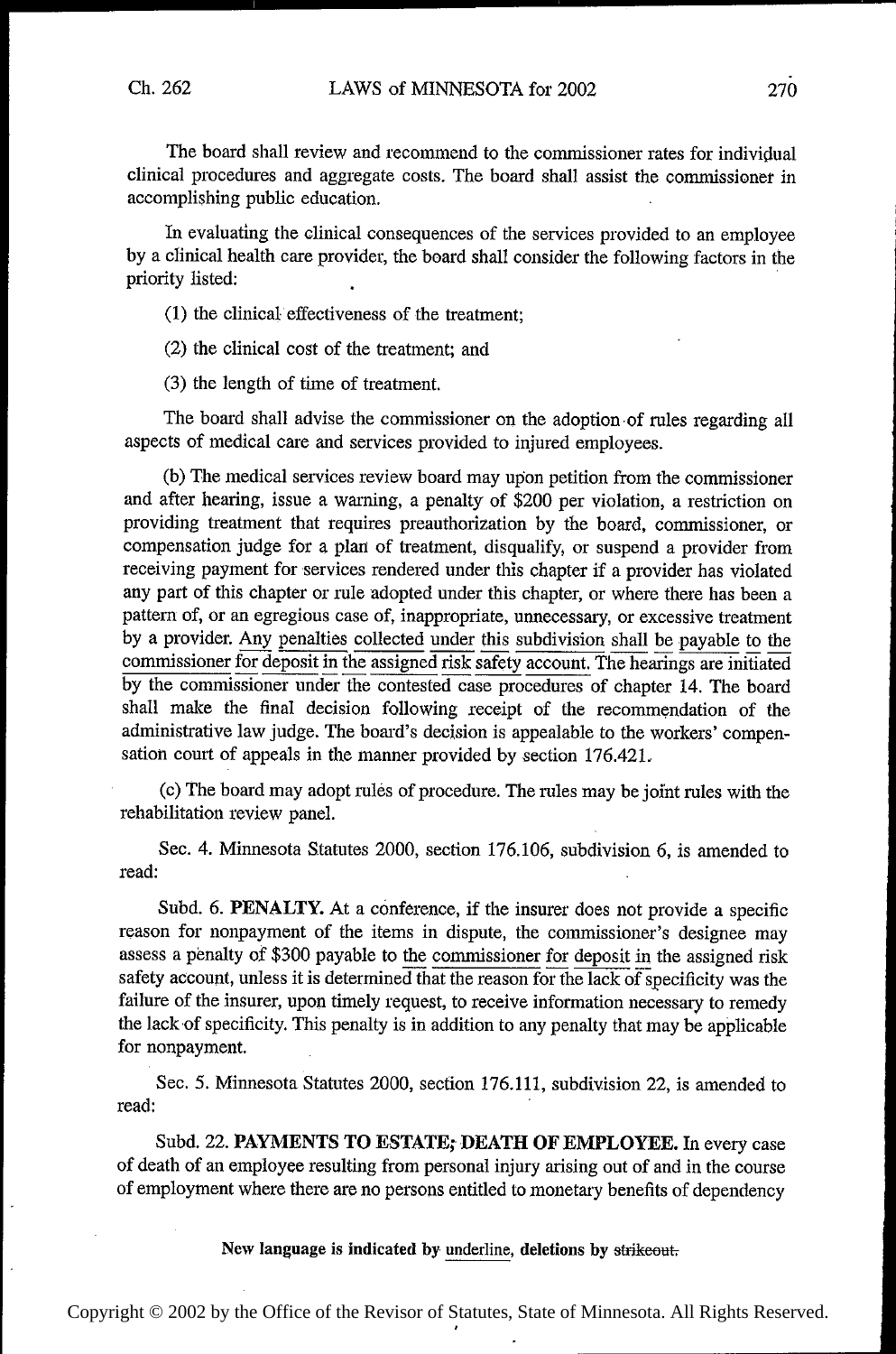compensation, the employer shall pay to the estate of the deceased employee the sum of \$60,000. This payment must be made within 14 days of notice to the insurer of the appointment of a personal representative of the estate. Within 14 days of notice to the insurer of the death of the employee, the insurer must send notice to the estate, at the deceased employee's last known address, that this payment will be made after a personal representative has been appointed by a probate court.

Sec. 6. Minnesota Statutes 2000, section 176.129, is amended by adding a subdivision to read:

Subd. 1b. DEFINITIONS. (a) For purposes of this section, the terms defined in this subdivision have the meanings given them.

(b) "Paid indemnity losses" means gross benefits paid for temporary total disability, economic recovery compensation, permanent partial disability, temporary partial disability, impairment compensation, permanent total disability, vocational rehabilitation benefits, or dependency benefits, exclusive of medical and supplementary benefits. In the case of policy deductibles, paid indemnity losses includes all benefits paid, including the amount below deductible limits.

(c) "Standard workers' compensation premium" means the data service organization's designated statistical reporting pure premium after the application of experience rating plan adjustments, but prior to the application of premium discounts, policyholder dividends, other premium adjustments, expense constants, and other<br>deviations from the designated statistical reporting pure premium.

Sec. 7. Minnesota Statutes 2000, section 176.129, is amended by adding a subdivision to read:

Subd. 2a. PAYMENTS TO FUND. (a) On or before April 1 of each year, all self-insured employers shall report paid indemnity losses and insurers shall report paid indemnity losses and standard workers' compensation premium in the form and<br>manner prescribed by the commissioner. On June 1 of each year, the commissioner shall determine the total amount needed to pay all estimated liabilities, including administrative expenses, of the special compensation fund for the following fiscal year. The commissioner shall assess this amount against self-insured employers and insurers. The total amount of the assessment must be allocated between self-insured<br>employers and insured employers based on paid indemnity losses for the preceding calendar year. The method of assessing self-insured employers must be based on paid indemnity losses. The method of assessing insured employers is based on premium, collectible through a policyholder surcharge. On or before June 30 of each year, the commissioner shall provide notification to each self-insured employer and insurer of amounts due. At least one-half of the payment shall be made to the commissioner for deposit into the special compensation fund on or before August 1 of the same calendar year. The remaining balance is due on February 1 of the following calendar year.

(b) The portion of the total amount that is collected from self-insured employers is equal to that proportion of the paid indemnity losses for the preceding calendar year, which the paid indemnity losses of all self-insured employers bore to the total paid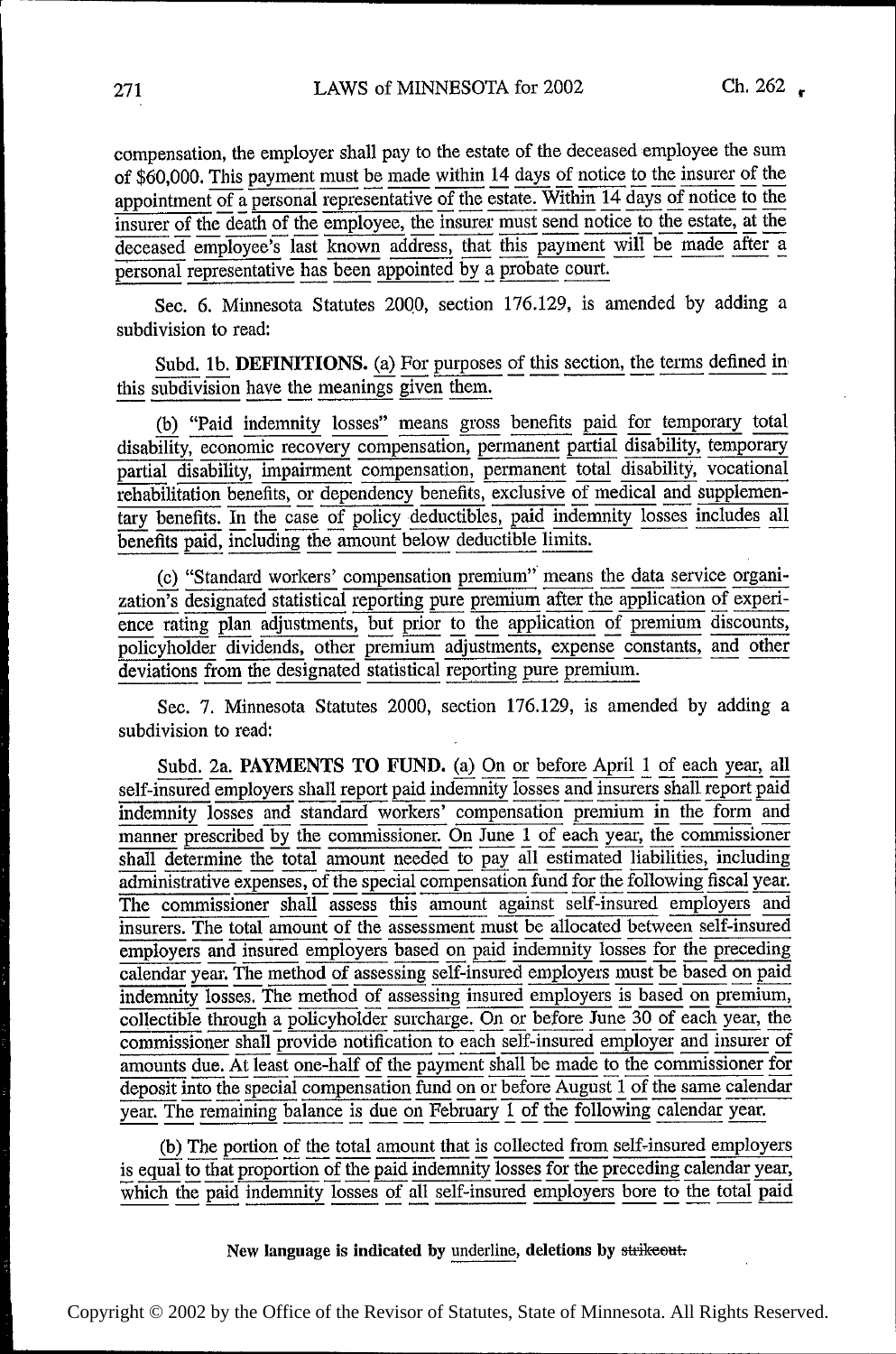indemnity losses made by all self-insured employers and insured employers during the preceding calendar year. The portion of the total amount that is collected from insured employers is equal to that proportion of the total paid indemnity losses on behalf of all insured employers bore to the total paid indemnity losses on behalf of all self-insured employers and insured employers during the preceding calendar year. The portion of the total assessment allocated to insured employers that is collected from each insured employer must be based on standard workers' compensation premium written in the state during the preceding calendar year. An employer who has ceased to be self-insured shall continue to be liable for assessments based on paid indemnity losses made by the employer in the preceding calendar year.

(c) Insurers shall collect the assessments from their insured employers through a surcharge based on premium, as provided in paragraph (a). Assessments when collected do not constitute an element of loss for the purpose of establishing rates for workers' compensation insurance, but for the purpose of collection are treated as separate costs imposed on insured employers. The premium surcharge is included in the definition of gross premium as defined in section 2971.01. An insurer may cancel a policy for nonpayment of the premium surcharge. The premium surcharge is excluded from the definition of premium except as otherwise provided in this paragraph.

Sec. 8. Minnesota Statutes 2000, section 176.129, subdivision 7, is amended to read:

Subd. 7. REFUNDS. In case deposit is or has been made under subdivision 2 and dependency later is shown, or if deposit is or has been made pursuant to subdivision 2 or 3 2a by mistake or inadvertence, or under circumstances that justice requires a refund, the state treasurer is authorized to refund the deposit under order of the commissioner, a compensation judge, the workers' compensation court of appeals, or a district court. Claims for refunds must be submitted to the commissioner within three years of the assessment due date. There is appropriated to the commissioner from the fund an amount sufficient to make the refund and payment.

Sec. 9. Minnesota Statutes 2000, section 176.129, subdivision 9, is amended to read:

Subd. 9. POWERS OF FUND. In addition to powers granted to the special compensation fund by this chapter the fund may do the following:

(a) sue and be sued in its own name;

(b) intervene in or commence an action under this chapter or any other law, including, but not limited to, intervention or action as a subrogee to the division's right in a third-party action, any proceeding under this chapter in which liability of the special compensation fund is an issue, or any proceeding which may result in other liability of the fund or to protect the legal right of the fund;

(c) enter into settlements including but not limited to structured, annuity purchase agreements with appropriate parties under this chapter. Notwithstanding any other provision of this chapter, any settlement may provide that the fund partially or totally

New language is indicated by underline, deletions by strikeout.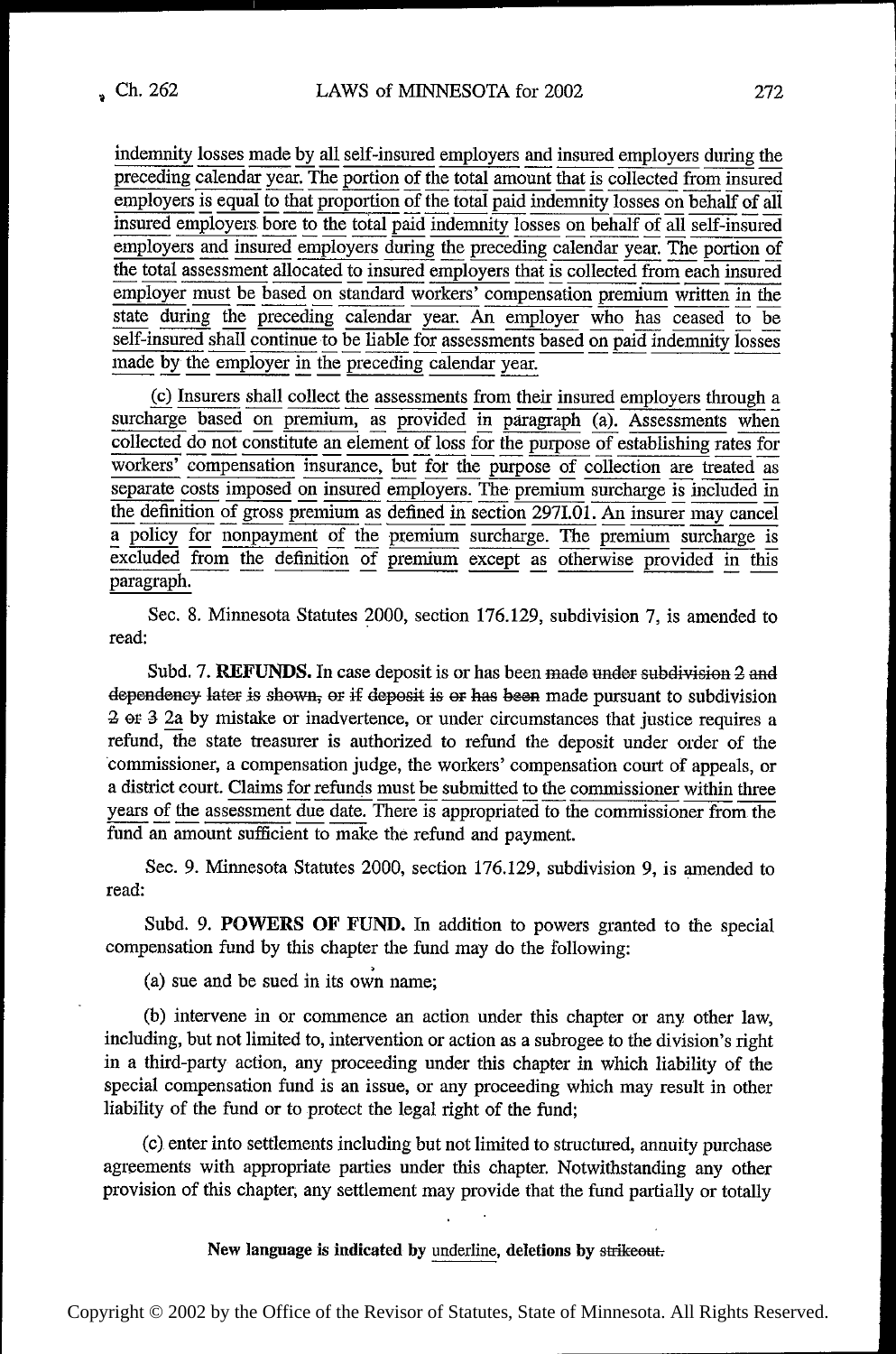denies liability for payment of benefits, and no determination of employer insurance status and liability under section 176.183, subdivision 2, shall be required for approval of the stipulation for a settlement;

(d) contract with another party to administer the special compensation fund;

(e) take any other action which an insurer is permitted by law to take in operating within this chapter; and

(f) conduct a financial audit of indemnity claim payments, premium, and assessments reported to the fund. This may be contracted by the fund to a private auditing firm.

Sec. 10. Minnesota Statutes 2001 Supplement, section 176.129, subdivision 10, is amended to read:

Subd. 10. PENALTY. Sums paid to the commissioner pursuant to this section shall be in the manner prescribed by the commissioner. The commissioner may impose a penalty payable to the commissioner for deposit in the assigned risk safety account of up to 15 percent of the amount due under this section but not less than \$1,000 in the event payment is not made or reports are not submitted in the manner prescribed.

Sec. 11. Minnesota Statutes 2001 Supplement, section 176.129, subdivision 13, is amended to read:

Subd. 13. EMPLOYER REPORTS. All employers and insurers shall make reports to the commissioner as required for the proper administration of this section and Minnesota Statutes 1990, section 176.131, and Minnesota Statutes 1994, section 176.132. Employers and insurers may not be reimbursed from the special compensation fund for any periods unless the employer or insurer is up to date with all past due and currently due assessments, penalties, and reports to the special compensation fund under subdivision 3 this section.

See. 12. Minnesota Statutes 2000, section 176.130, subdivision 8, is amended to read:

Subd. 8. PENALTIES; WOOD MILLS. If the assessment provided for in this chapter is not paid on or before February 15 of the year when due and payable, the commissioner may impose penalties as provided in section 176.129, subdivision 10, payable to the commissioner for deposit in the assigned risk safety account.

Sec. 13. Minnesota Statutes 2000, section 176.130, subdivision 9, is amended to read:

Subd. 9. FALSE REPORTS. Any person or entity that, for the purpose of evading payment of the assessment or avoiding the reimbursement, or any part of it, makes a false report under this section shall pay to the commissioner for deposit in the assigned risk safety account, in addition to the assessment, a penalty of  $\overline{75}$  percent of the amount of the assessment. A person who knowingly makes or signs a false report, or who knowingly submits other false information, is guilty of a misdemeanor.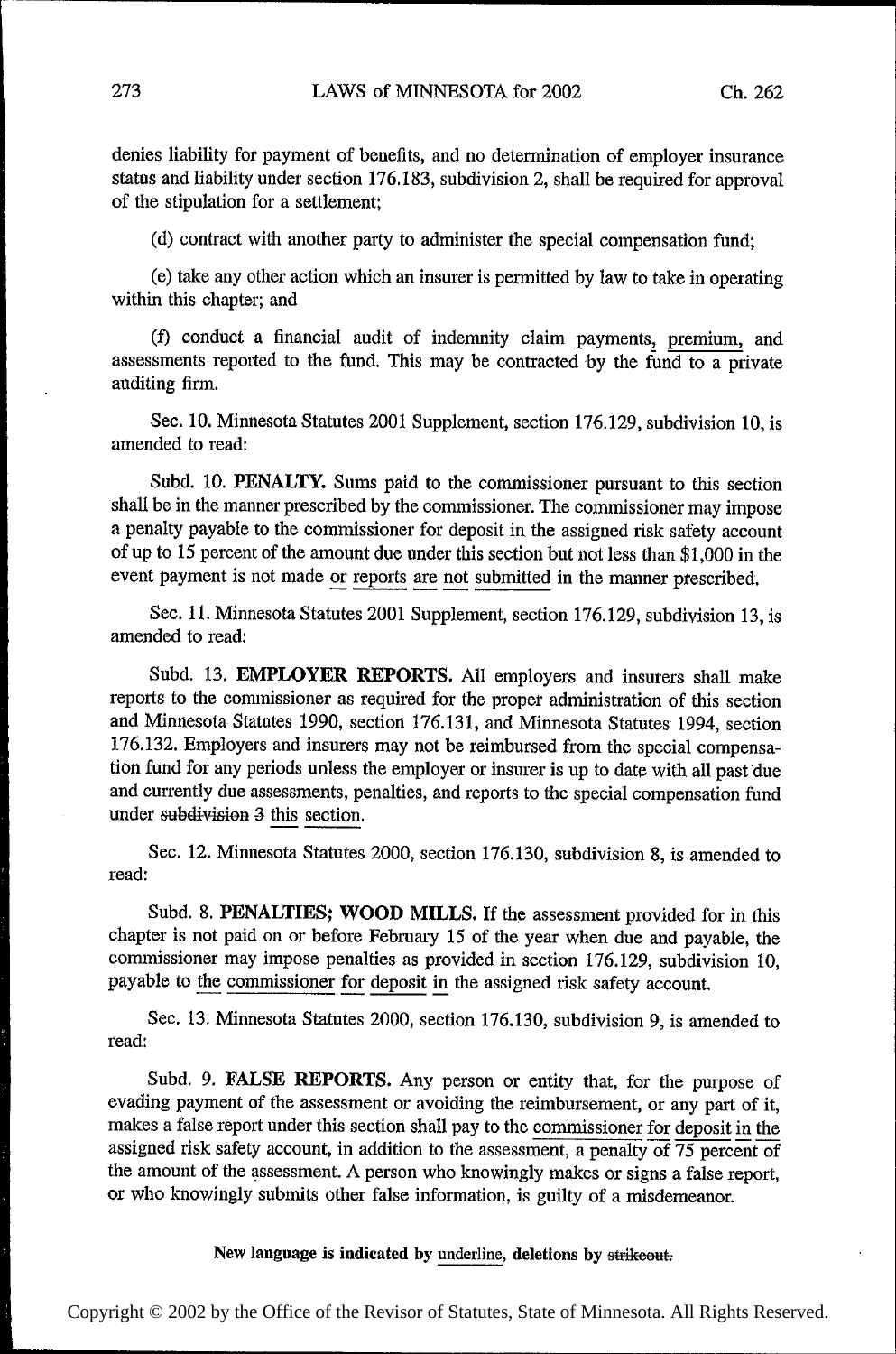Sec. 14. Minnesota Statutes 2000, section 176.139, subdivision 2, is amended to read:

Subd. 2. FAILURE TO POST; PENALTY. The commissioner may assess <sup>a</sup> penalty of \$500 against the employer payable to the commissioner for deposit in the assigned risk safety account if, after notice from the commissioner, the employer violates the posting requirement of this section.

Sec. 15. Minnesota Statutes 2000, section 176.155, subdivision 2, is amended to read:

Subd. 2. NEUTRAL PHYSICIAN. In each case of dispute as to the injury the commissioner of labor and industry, or in case of a hearing the compensation judge conducting the hearing, or the workers' compensation court of appeals if the matter is before it, may with or without the request of any interested party, designate a neutral physician from the list of neutral physicians developed by the commissioner of labor and industry to make an examination of the injured worker and report the findings to the commissioner of labor and industry, compensation judge, or the workers' compensation court of appeals, as the case may be; provided that the request of the interested party must comply with the rules of the commissioner of labor and industry and the workers' compensation court of appeals regulating the proper time and forms for the request, and further provided that when an interested party requests, not later than 30 days prior to a scheduled prehearing conference, that a neutral physician be designated, the compensation judge shall make such a designation. When a party has requested the designation of a neutral physician prior to a prehearing conference, that party may withdraw the request at any time prior to the hearing. The commissioner of labor and industry, compensation judge, or the workers' compensation court of appeals, as the case may be, may request the neutral physician to answer any particular question with reference to the medical phases of the case, including questions calling for an opinion as to the cause and occurrence of the injury insofar as medical knowledge is relevant in the answer. A copy of the signed certificate of the neutral physician shall be mailed to the parties in interest and either party, within five days from date of mailing, may demand that the physician be produced for purposes of cross~examination. The signed certificate of a neutral physician is competent evidence of the facts stated therein. The expense of the examination shall be paid as ordered by the commissioner of labor and industry, compensation judge, or the workers' compensation court of appeals.

The commissioner of labor and industry shall develop and maintain a list of neutral physicians available for designation pursuant to this subdivision or section 176.391, subdivision 2.

Sec. 16. Minnesota Statutes 2000, section 176.181, subdivision 3, is amended to read:

Subd. 3. FAILURE TO INSURE, PENALTY. (a) The commissioner, having reason to believe that an employer is in violation of subdivision 2, may issue an order directing the employer to comply with subdivision 2, to refrain from employing any person at any time without complying with subdivision 2, and to pay a penalty of up to \$1,000 per employee per week during which the employer was not in compliance.

New language is indicated by underline, deletions by strikeout.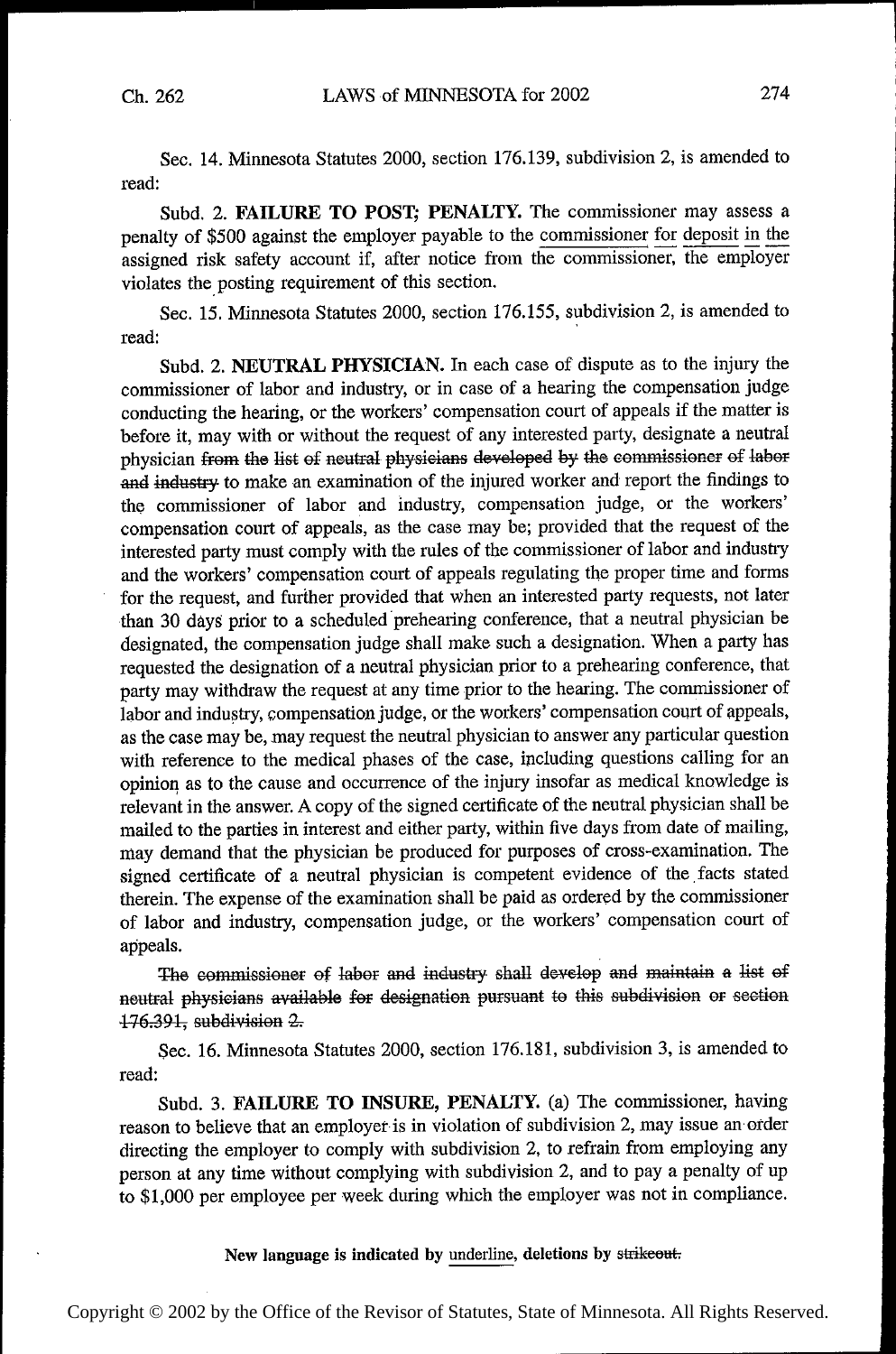(b) An employer shall have ten working days to contest such an order by filing a written objection with the commissioner, stating in detail its reasons for objecting. If the commissioner does not receive an objection within ten working days, the commissioner's order shall constitute a final order not subject to further review, and violation of that order shall be enforceable by way of civil contempt proceedings in district court. If the commissioner does receive a timely objection, the commissioner shall refer the matter to the oflice of administrative hearings for an expedited hearing before a compensation judge. The compensation judge shall issue a decision either aflirming, reversing, or modifying the commissioner's order within ten days of the close of the hearing. If the compensation judge affirms the commissioner's order, the compensation judge may order the employer to pay an additional penalty if the employer continued to employ persons without complying with subdivision 2 while the proceedings were pending.

(c) All penalties assessed under this subdivision shall be paid into the state treasury and eredited to payable to the commissioner for deposit in the assigned risk safety account. Penalties assessed under this section shall constitute a lien for government services pursuant to section 514.67, on all the employer's property and shall be subject to the Revenue Recapture Act in chapter 270A.

(d) For purposes of this subdivision, the term "employer" includes any owners or officers of a corporation who direct and control the activities of employees.

Sec. 17. Minnesota Statutes 2000, section 176.182, is amended to read:

## 176.182 BUSINESS LICENSES OR PERMITS; COVERAGE REQUIRED.

Every state or local licensing agency shall withhold the issuance or renewal of a license or permit to operate a business in Minnesota until the applicant presents acceptable evidence of compliance with the workers' compensation insurance coverage requirement of section 176.181, subdivision 2, by providing the name of the insurance company, the policy number, and dates of coverage or the permit to self—insure. The commissioner shall assess a penalty to the employer of \$2,000 payable to the commissioner for deposit in the assigned risk safety account, if the information is  $\overline{not}$ reported or is falsely reported.

Neither the state nor any governmental subdivision of the state shall enter into any contract for the doing of any public work before receiving from all other contracting parties acceptable evidence of compliance with the workers' compensation insurance coverage requirement of section 176.181, subdivision 2.

This section shall not be construed to create any liability on the part of the state or any governmental subdivision to pay workers' compensation benefits or to indemnify the special compensation fund, an employer, or insurer who pays workers' compensation benefits.

Sec. 18. Minnesota Statutes 2000, section 176.185, subdivision 5a, is amended to read: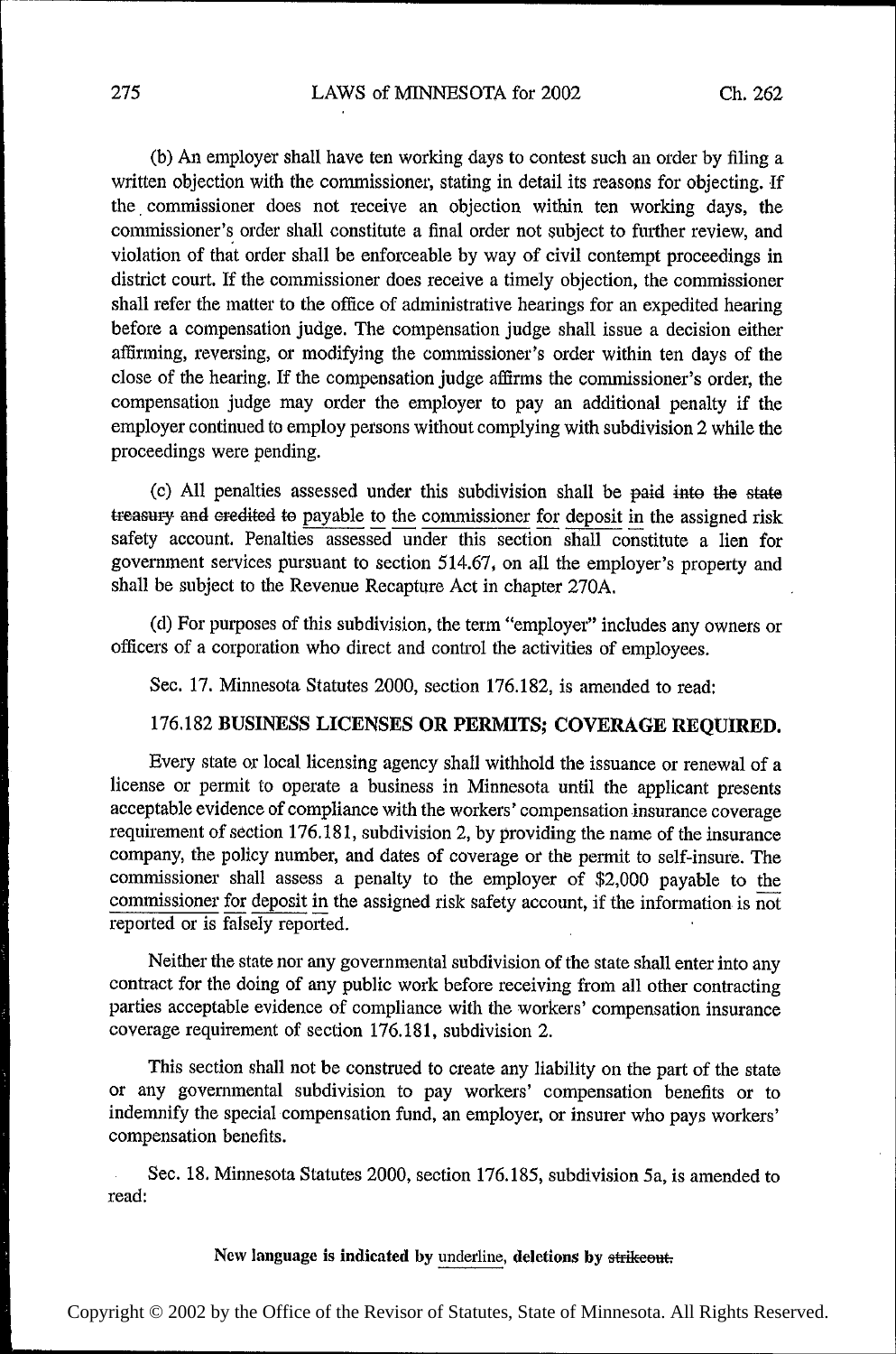Subd. 5a. PENALTY FOR IMPROPER WITHHOLDING. An employer who violates subdivision 5 after notice from the commissioner is subject to a penalty of 400 percent of the amount withheld from or charged the employee. The penalty shall be imposed by the commissioner. Forty percent of this penalty is payable to the commissioner for deposit in the assigned risk safety account and 60 percent is payable to the employee.

Sec. 19. Minnesota Statutes 2000, section 176.194, subdivision 3, is amended to read:

Subd. 3. PROHIBITED CONDUCT. The following conduct is prohibited:

(1) failing to reply, within 30 calendar days after receipt, to all written communication about a claim from a claimant that requests a response;

(2) failing, within 45 calendar days after receipt of a written request, to commence benefits or to advise the claimant of the acceptance or denial of the claim by the insurer;

(3) failing to pay or deny medical bills within 45 days after the receipt of all information requested from medical providers;

(4) filing a denial of liability for workers' compensation benefits without conducting an investigation;

(5) failing to regularly pay weekly benefits in a timely manner as prescribed by rules adopted by the commissioner once weekly benefits have begun. Failure to regularly pay weekly benefits means failure to pay an employee on more than three occasions in any 12-month period within three business days of when payment was due;

(6) failing to respond to the department within 30 calendar days after receipt of a written inquiry from the department about a claim;

(7) failing to pay pursuant to an order of the department, compensation judge, court of appeals, or the supreme court, within 45 days from the filing of the order unless the order is under appeal; er

(8) advising a claimant not to obtain the services of an attorney \_or representing that payment will be delayed if an attorney is retained by the claimant,; or

 $\frac{(9)}{6}$  altering information on a document to be filed with the department without the notice and consent of any person who previously signed the document and who would be adversely affected by the alteration.

Sec. 20. Minnesota Statutes 2001 Supplement, section 176.194, subdivision 4, is amended to read:

Subd. 4. **PENALTIES.** The penalties for violations of subdivision 3, clauses  $(1)$ through  $(6)$  and  $(9)$ , are as follows:

## New language is indicated by underline, deletions by strikeout.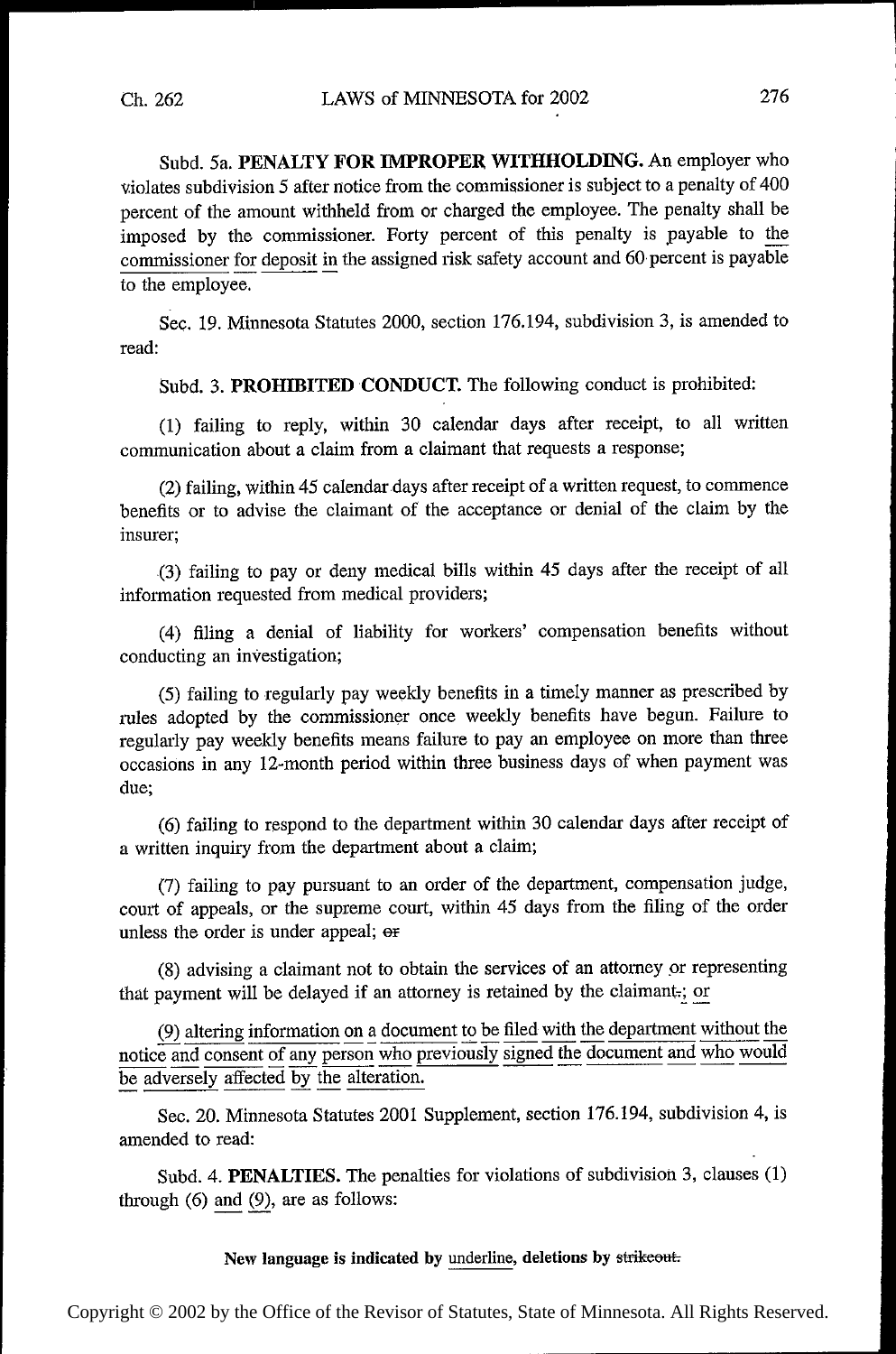| 1st through 5th violation  |                       |
|----------------------------|-----------------------|
| of each paragraph          | written warning       |
| 6th through 10th violation | $$3,000$ per          |
| of each paragraph          | violation             |
|                            | in excess of five     |
| 11 or more violations      | \$6,000 per violation |
| of each paragraph          | in excess of ten      |
|                            | $1.771$ $1.7$         |

For violations of subdivision 3, clauses (7) and (8), the penalties are:

| 1st through 5th violation |                       |
|---------------------------|-----------------------|
| of each paragraph         | \$3,000 per violation |
| 6 or more violations      | \$6,000 per violation |
| of each paragraph         | in excess of five     |
|                           |                       |

The penalties under this section may be imposed in addition to other penalties under this chapter that might apply for the same violation. The penalties under this section are assessed by the commissioner and are payable to the commissioner for deposit in the assigned risk safety account. A party may object to the penalty and request a formal hearing under section 176.85. If an entity has more than 30 violations within any 12-month period, in addition to the monetary penalties provided, the commissioner may refer the matter to the commissioner of commerce with recommendation for suspension or revocation of the entity's (a) license to write workers' compensation insurance; (b) license to administer claims on behalf of a self-insured, the assigned risk plan, or the Minnesota insurance guaranty association; (c) authority to self-insure; or (d) license to adjust claims. The commissioner of commerce shall' follow the procedures specified in section 176.195.

Sec. 21. Minnesota Statutes 2000, section 176.361, is amended to read:

# 176.361 INTERVENTION.

Subdivision 1. RIGHT TO INTERVENE. A person who has an interest in any matter before the workers' compensation court of appeals, or commissioner, or compensation judge such that the person may either gain. or lose by an order or decision may intervene in the proceeding by filing an application or motion in writing stating the facts which show the interest. The commissioner is considered to have an interest and shall be permitted to intervene at the appellate level when a party relies in its claim or defense upon any statute or rule administered by the commissioner, or upon any rule, order, requirement, or agreement issued or made under the statute or rule.

The commissioner may adopt rules, not inconsistent with this section to govern intervention. The workers' compensation court of appeals shall adopt rules to govern the procedure for intervention in matters before it.

If the department of human services or the department of economic security seeks to intervene in any matter before the division, a compensation judge or the workers' compensation court of appeals, a nonattorney employee of the department, acting at the direction of the staff of the attorney general, may prepare, sign, serve and file motions for intervention and related documents, appear at preheating conferences, and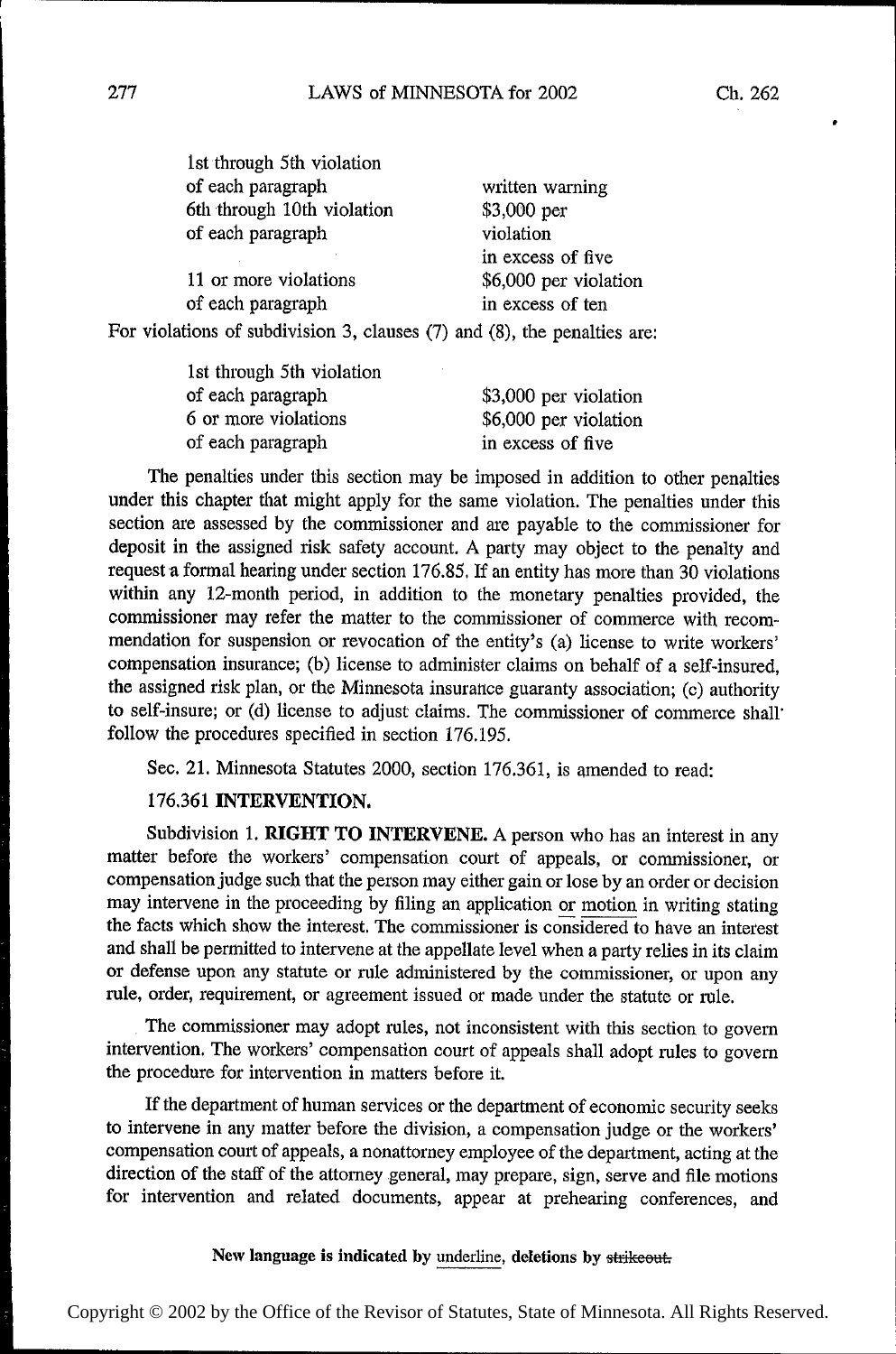participate in matters before a compensation judge or the workers' compensation court of appeals. Any other interested party may intervene using a nonattorney and may participate in any proceeding to the same extent an attorney could. This activity shall not be considered to be the unauthorized practice of law. An intervenor represented by a nonattorney shall be deemed to be represented by an attorney for the purposes of the conclusive presumption of section 176.521, subdivision 2.

Subdivisions 3 to 6 do not apply to matters pending in the mediation or rehabilitation and medical services sections.

Subd. 2. WRITTEN APPLICATION OR MOTION. A person desiring to intervene in a workers' compensation case as a party, including but not limited to a health care provider who has rendered services to an employee or an insurer who has paid benefits under section 176.191, shall submit a timely written application or motion to intervene to the' commissioner, the office, or to the court of appeals, whichever is applicable.

(a) The application or motion must be served on all parties either personally, by first class mail, or registered mail, return receipt requested. An application or motion to intervene must be served and filed within  $30$  60 days after a person potential intervenor has received been served with notice that a claim has been filed or a request  $\overline{f}$  for mediation made. An untimely application is subject to denial under subdivision  $7$ of a right to intervene or within 30 days of notice of an administrative conference.  $\overline{Upon}$  the filing of a timely application or motion to intervene, the potential intervenor shall be granted intervenor status without the need for an order. Objections to the intervention may be subsequently addressed by a compensation judge. Where a motion to intervene is not timely filed under this section, the potential intervenor interest shall be extinguished and the potential intervenor may not collect, or attempt to collect, the extinguished interest from the employee, employer, insurer; or any government program.

(b) In any other situation, timeliness will be determined by the commissioner, eompensation judge, or awarding authority in each case based on circumstances at the time of filing. The application or motion must show how the applicant's legal rights, duties, or privileges may be determined or affected by the case; state the grounds and purposes for which intervention is sought; and indicate the statutory right to intervene. The application or motion must be accompanied by the following, if applicable, except that if the action is pending in the mediation or rehabilitation and medical services section, clause  $(6)$  is not required and the information listed in clauses  $(1)$  to  $(5)$  may be brought to the conference rather than attached to the application:

(1) an itemization of disability payments showing the period during which the payments were or are being made; the weekly or monthly rate of the payments; and the amount of reimbursement claimed;

(2) a summary of the medical or treatment payments, or rehabilitation services provided by the vocational rehabilitation unit, broken down by creditor, showing the total bill' submitted, the period of treatment or rehabilitation covered by that bill, the amount of payment on that bill, and to whom the payment was made;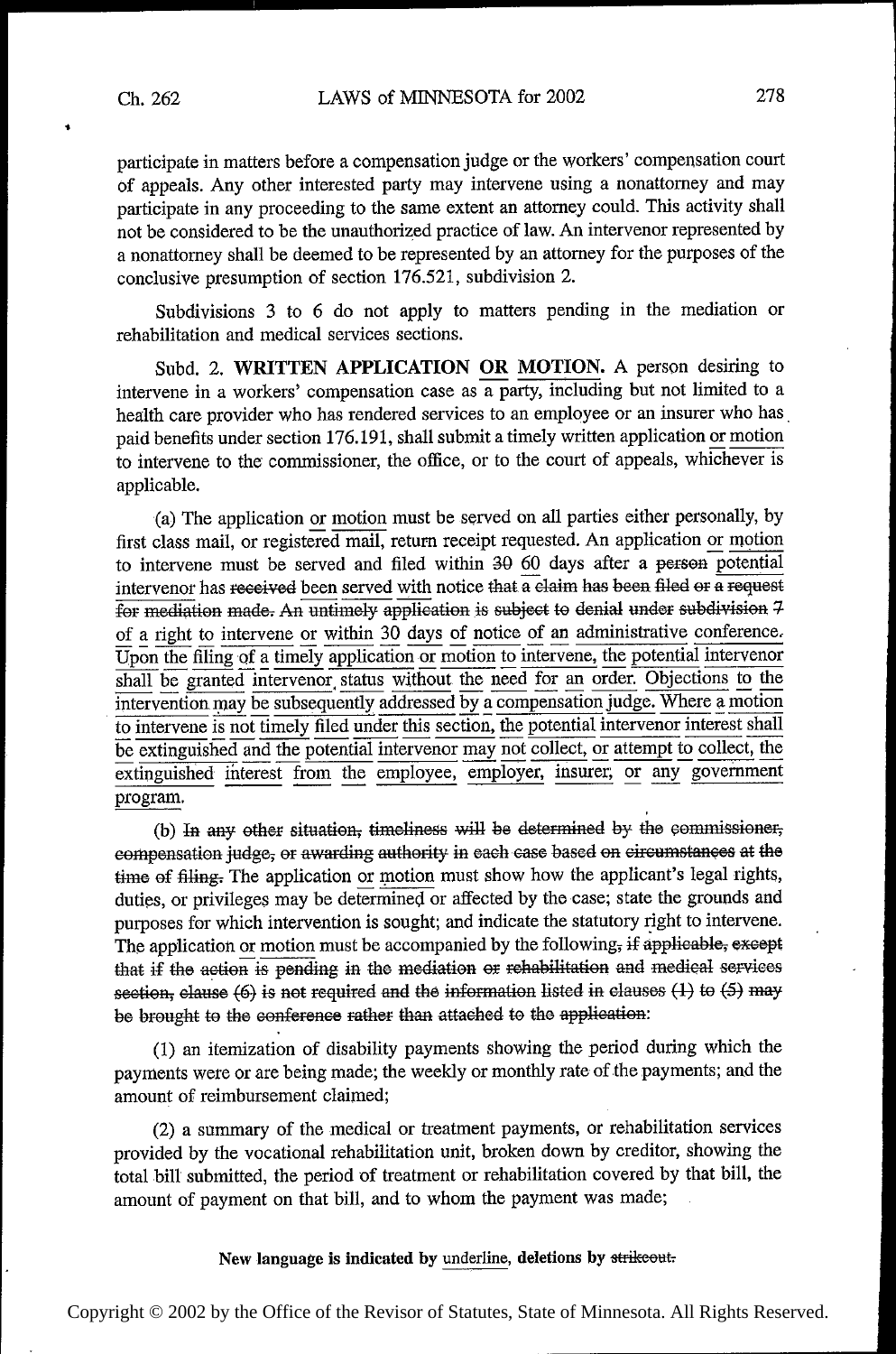(3) copies of all medical or treatment bills on which some payment was made;

(4) copies of the work sheets or other information stating how the payments on medical or treatment bills were calculated;

(5) a copy of the relevant policy or contract provisions upon which the claim for reimbursement is based;

 $(6)$  a proposed order allowing intervention with sufficient copies to serve on all parties;

 $(7)$  the name and telephone number of the person representing the intervenor who has authority to reach a settlement of the issues in dispute;

 $(8)$  (7) proof of service or copy of the registered mail receipt;

(9) (8) at the option of the intervenor, a proposed stipulation which states that all of the payments for which reimbursement is claimed are related to the injury or condition in dispute in the case and that, if the petitioner is successful in proving the compensability of the claim, it is agreed that the sum be reimbursed to the intervenor; and

(40) Q if represented by an attorney, the name, address, telephone number, and Minnesota Supreme Court license number of the attorney.

Subd. 3. STIPULATION. If the person submitting the application or motion for intervention has included a proposed stipulation, all parties shall either execute and return the signed stipulation to the intervenor who must file it with the division or judge or serve upon the intervenor and all other parties and file with the division specific and . detailed objections to any payments made by the intervenor which are not conceded to be correct and related to the injury or condition the petitioner has asserted is compensable. If a party has not returned the signed stipulation or filed objections within 30 days of service of the application or motion, the intervenor's right to reimbursement for the amount sought is deerned established provided that the petitioner's claim is determined to be compensable.

Subd. 4. ATTENDANCE BY INTERVENOR. Unless a stipulation has been signed and filed or the intervenor's right to reimbursement has otherwise been established, the intervenor shall attend all settlement or pretrial conferences, administrative conferences, and shall attend the regular hearing if ordered to do so by the compensation judge. Failure to appear shall result in the denial of the claim for reimbursement.

Subd. 5. ORDER. If an objection to intervention remains following settlement or pretrial conferences, the commissioner or compensation judge shall rule on the intervention and the order is binding on the compensation judge to whom the case is assigned for issue shall be addressed at the hearing.

Subd. 6. PRESENTATION OF EVIDENCE BY INTERVENOR. Unless a stipulation has been signed and filed or the intervenor's right to reimbursement has otherwise been established, the intervenor shall present evidence in support of the claim at the hearing unless otherwise ordered by the compensation judge.

#### New language is indicated by underline, deletions by strikeout: